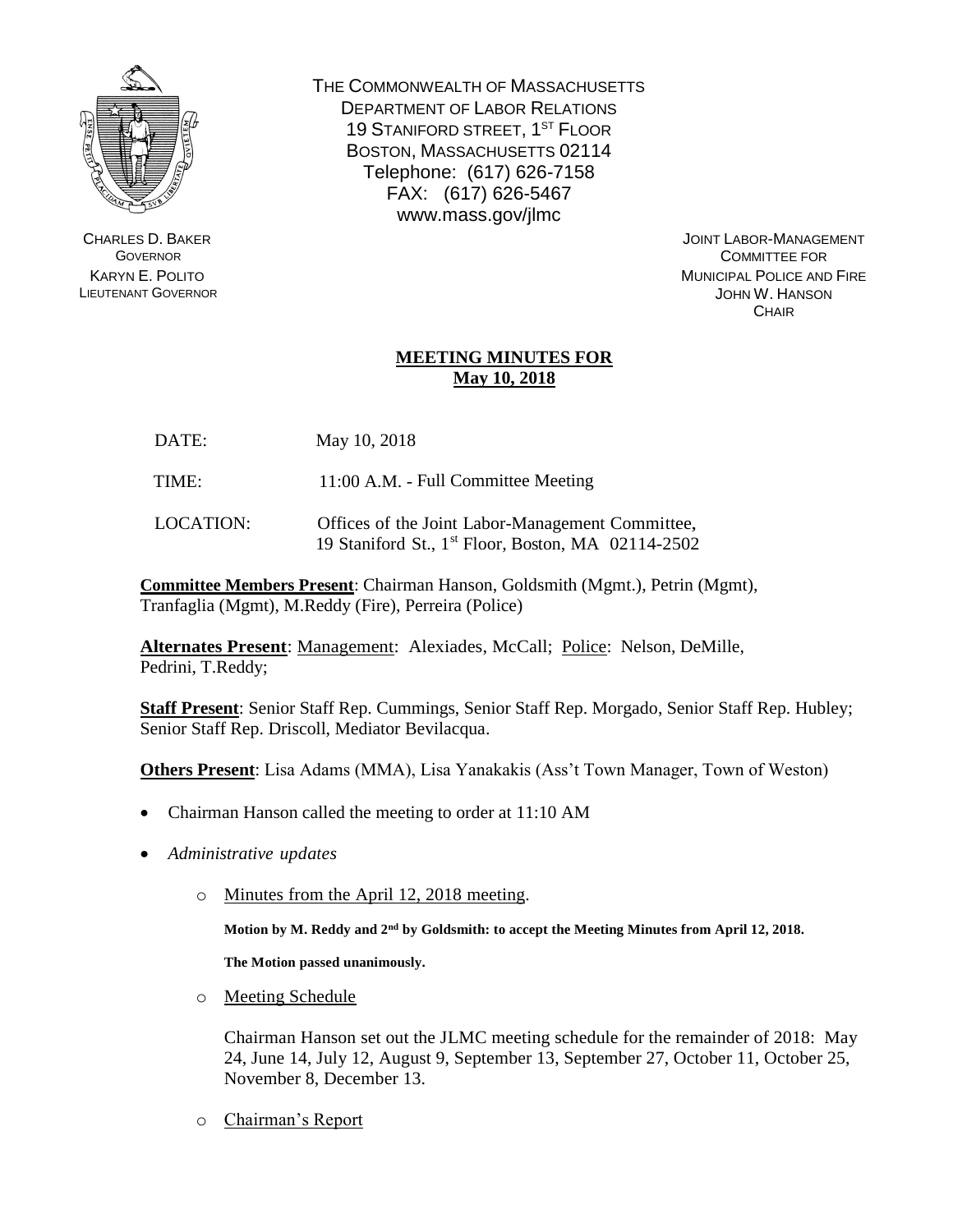Chairman Hanson briefed the Committee on his comments at the BBA Public Sector Labor Relations Workshop and also discussed the status of the committee's budget in the Legislature.

o Other Business

Ms. Goldsmith introduced Lisa Yanakakis, Assistant Town Manager, Town of Weston, as a proposed management member of the Committee.

o Appointment of Committee Chairman

The Committee took up the matter of the nomination of a Chairman for the Committee. Mr. Hanson stated that he was recusing himself in this matter and left the meeting room. Ms. Goldsmith, Mr. M. Reddy, and Mr. Perreira acted as Chairs of the Committee.

**Motion by M. Reddy and 2nd by Goldsmith and Perreira: to nominate John W. Hanson to serve as Chairman of the Joint Labor-Management Committee for Municipal Police and Fire pursuant to Chapter 589 of the Acts of 1987 and to advise the Governor of this action.** 

**The Motion passed unanimously.**

*Petition, Jurisdiction and Awaiting Funding List (AFL) Cases:*

|              | Case Number Organization                                     |                         | Mediator/Sr. Staff | Topic/Vote/Action          |
|--------------|--------------------------------------------------------------|-------------------------|--------------------|----------------------------|
| $\mathbf{1}$ | 18-6433                                                      | <b>Holliston Police</b> | EF, DC, DJM        | <b>Tentative Agreement</b> |
|              | Mr. Morgado reported a tentative agreement to the Committee. |                         |                    |                            |
|              | No Action.                                                   |                         |                    |                            |
| $2^{\circ}$  | 18-6538                                                      | Lawrence Patrol         | HB, DC, GD         | Vote to Jurisdiction       |

Ms. Bevilacqua briefed the Committee on the status of the case.

**Motion by Perreira, second by Goldsmith: to take jurisdiction in the case of the Lawrence Patrolmen's Association and City of Lawrence JLM-18-6538 and to include, on the record of this motion, the provisions of Chapter 58, Section 10B of the Acts of 2010 as follows: Notwithstanding chapter 150E of the General Laws or any other general or special law to the contrary, a collective bargaining agreement entered into by the city or the school department after the effective date of this act shall be subject to the approval of the overseer or finance control board if the overseer or finance control board is in effect at the time. No collective bargaining agreement shall be approved under this section unless the overseer or finance control board provides written certification to the secretary that after an evaluation of all pertinent financial information reasonably available, the city's financial resources and revenues are, and will continue to be, adequate to support such collective bargaining agreement without a detrimental impact on the continuous provision of the existing level of municipal services. A decision, by the overseer or finance control board, to disapprove of a collective bargaining agreement under this section shall be made in a report to the parties; provided, however, that the report shall specify the disapproved portions of the agreement and the supporting reasons for the disapproval.**

**The motion passed unananimously.**

**Motion by Perreira, second by Goldsmith: to assign the following Committee members to the case of the Lawrence Patrolmen's Association and City of Lawrence JLM-18-6538: Pedrini / Perreira for Police and Mazzarella for management or substitutes as so designated by the Police and Management Chairs and, if so-required, approved by the Chair of the Group.** 

**The motion passed unanimously.**